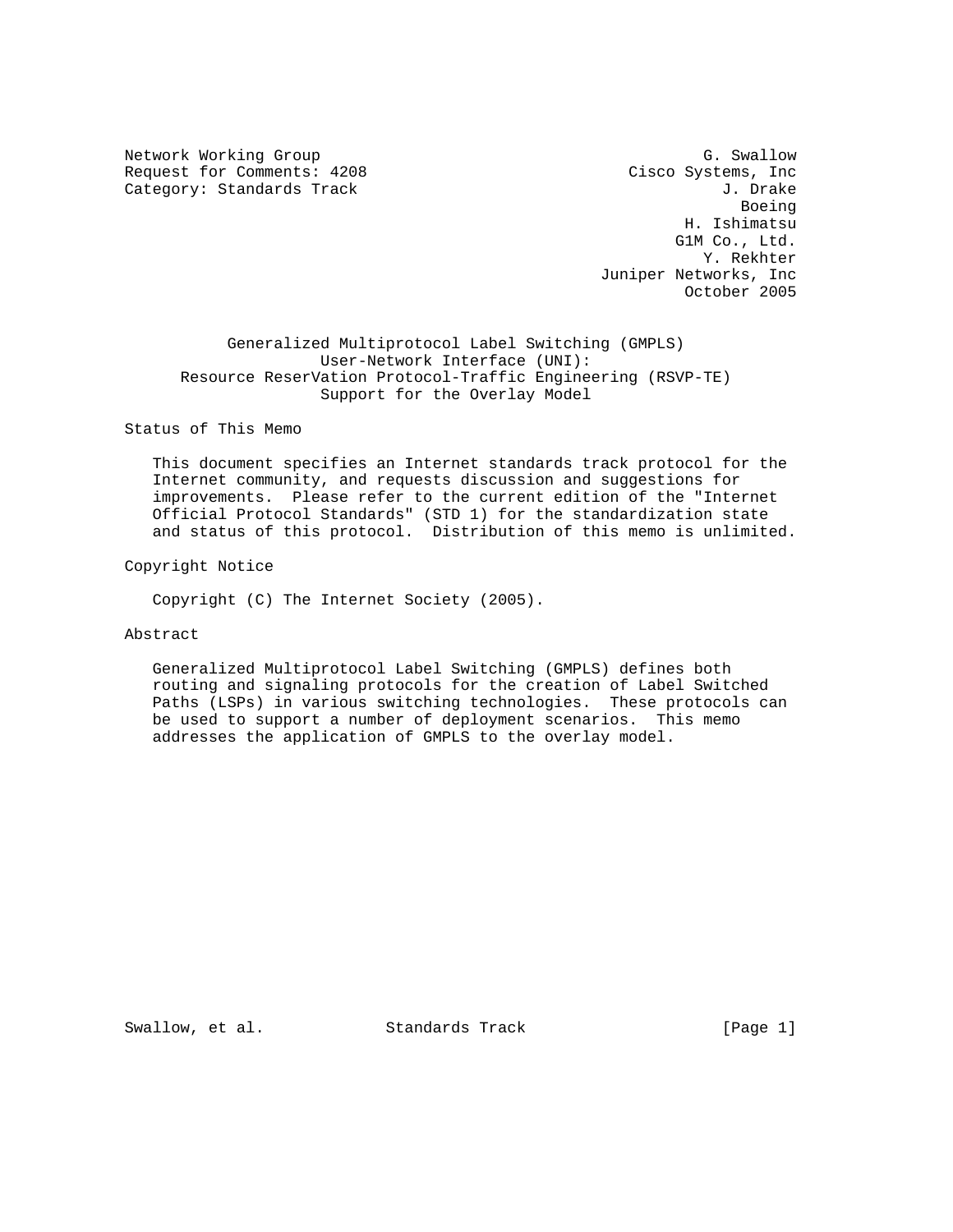# Table of Contents

|                | 1.1. GMPLS User-Network Interface (GMPLS UNI) 4 |
|----------------|-------------------------------------------------|
| 2 <sub>1</sub> |                                                 |
|                |                                                 |
|                |                                                 |
|                |                                                 |
|                |                                                 |
|                |                                                 |
| 5.             |                                                 |
|                |                                                 |
|                |                                                 |
|                |                                                 |
|                |                                                 |
| 8.             |                                                 |
|                |                                                 |
|                |                                                 |
|                | 10 1                                            |
|                |                                                 |

#### 1. Introduction

 Generalized Multiprotocol Label Switching (GMPLS) defines both routing and signaling protocols for the creation of Label Switched Paths (LSPs) in various transport technologies. These protocols can be used to support a number of deployment scenarios. In a peer model, edge-nodes support both a routing and a signaling protocol. The protocol interactions between an edge-node and a core-node are the same as between two core-nodes. In the overlay model, the core nodes act more as a closed system. The edge-nodes do not participate in the routing protocol instance that runs among the core nodes; in particular, the edge-nodes are unaware of the topology of the core nodes. There may, however, be a routing protocol interaction between a core-node and an edge-node for the exchange of reachability information to other edge-nodes.

Swallow, et al. Standards Track [Page 2]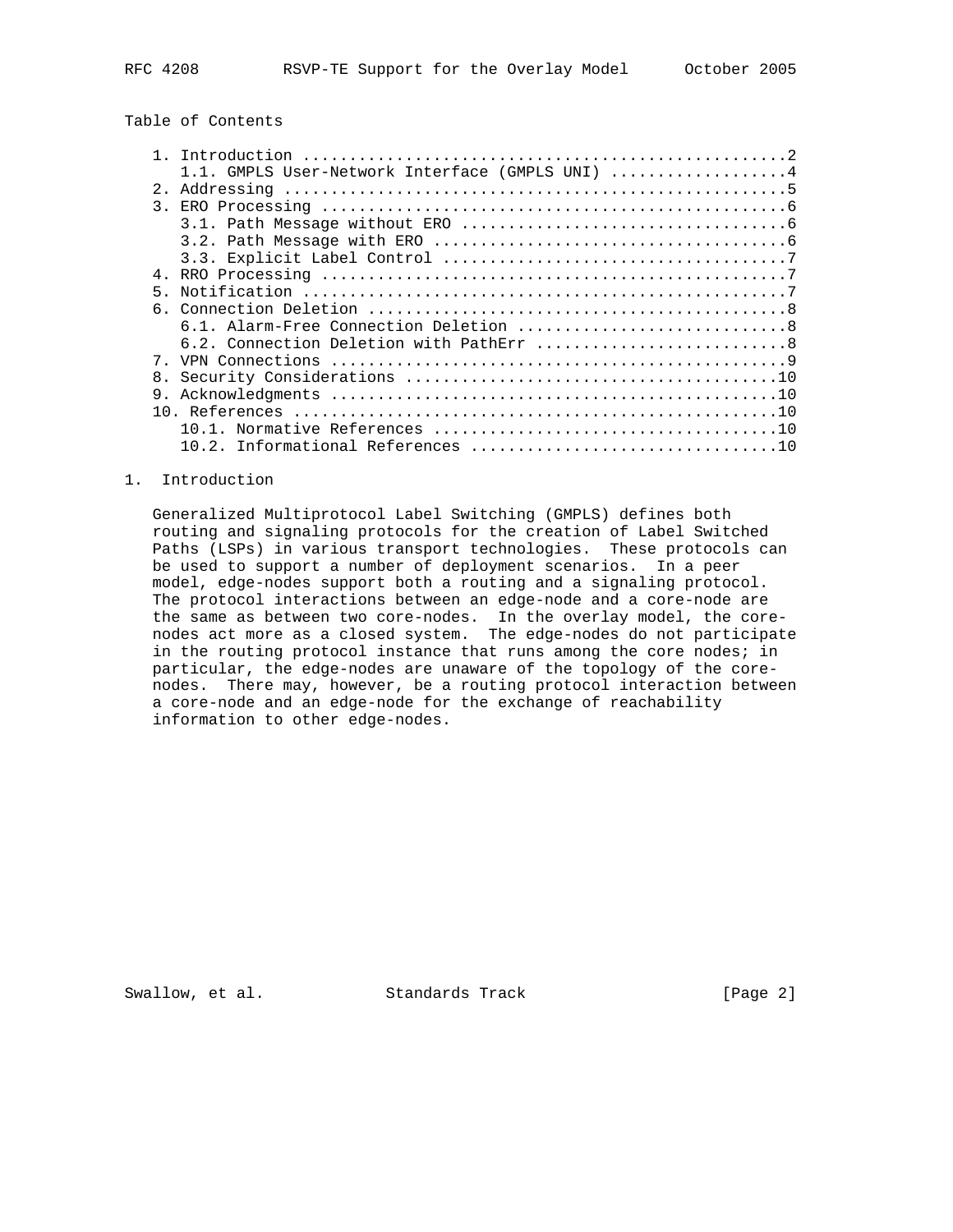

CN - Core Node

 Figure 1 shows a reference network. The core network is represented by the large box in the center. It contains five core-nodes marked 'CN'. The four boxes around the edge marked "Overlay Network" represent four islands of a single overlay network. Only the nodes of this network with TE links into the core network are shown. These nodes are called edge-nodes; the terminology is in respect to the core network, not the overlay network. Note that each box marked "Overlay Network" could contain many other nodes. Such nodes are not shown; they do not participate directly in the signaling described in this document. Only the edge-nodes can signal to set up links across the core to other edge-nodes.

 How a link between edge-nodes is requested and triggered is out of the scope of this document, as is precisely how that link is used by the Overlay Network. One possibility is that the edge-nodes will inform the other nodes of the overlay network of the existence of the link, possibly using a forwarding adjacency as described in [MPLS-HIER]. Note that this contrasts with a forwarding adjacency that is provided by the core network as a link between core-nodes.

Swallow, et al. Standards Track [Page 3]

Figure 1: Overlay Reference Model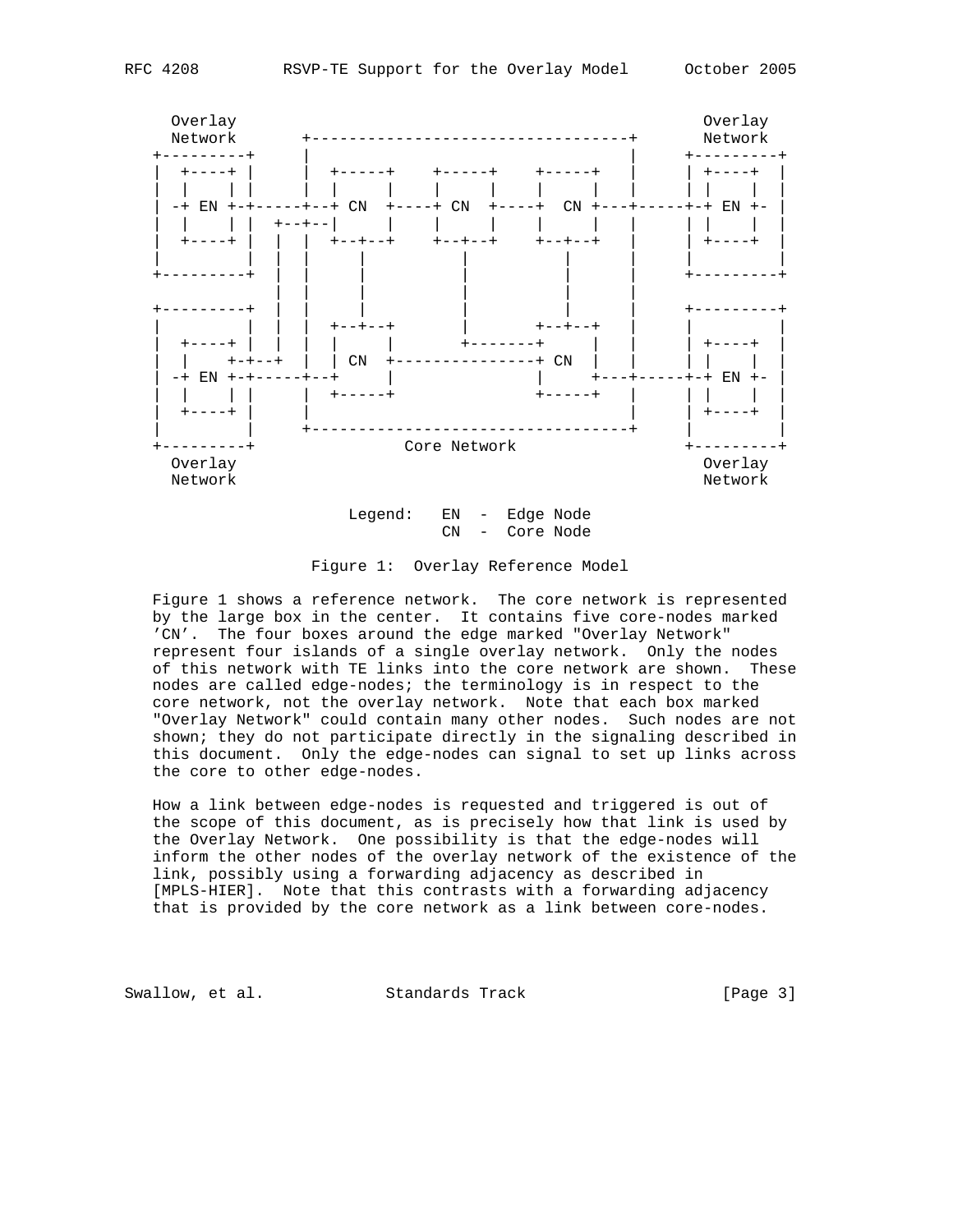In the overlay model, there may be restrictions on what may be signaled between an edge-node and a core-node. This memo addresses the application of GMPLS to the overlay model. Specifically, it addresses RSVP-TE procedures between an edge-node and a core-node in the overlay model. All signaling procedures are identical to the GMPLS extensions specified in [RFC3473], except as noted in this document.

 This document primarily addresses interactions between an edge-node and it's adjacent (at the data plane) core-node; out-of-band and non-adjacent signaling capabilities may mean that signaling messages are delivered on a longer path. Except where noted, the term core node refers to the node immediately adjacent to an edge-node across a particular data plane interface. The term core-nodes, however, refers to all nodes in the core.

 Realization of a single or multiple instance of the UNI is implementation dependent at both the CN and EN so long as it meets the functional requirements for robustness, security, and privacy detailed in Section 7.

 The key words "MUST", "MUST NOT", "REQUIRED", "SHALL", "SHALL NOT", "SHOULD", "SHOULD NOT", "RECOMMENDED", "MAY", and "OPTIONAL" in this document are to be interpreted as described in [RFC2119].

 Readers are assumed to be familiar with the terminology introduced in [RFC3031], [GMPLS-ARCH], and [RFC3471].

1.1. GMPLS User-Network Interface (GMPLS UNI)

 One can apply the GMPLS Overlay model at the User-Network Interface (UNI) reference point defined in the Automatically Switched Optical Network (ASON) [G.8080]. Consider the case where the 'Core Network' in Figure 1 is a Service Provider network, and the Edge Nodes are 'user' devices. The interface between an EN and a CN is the UNI reference point, and to support the ASON model, one must define signaling across the UNI.

 The extensions described in this memo provide mechanisms for UNI signaling that are compatible with GMPLS signaling [RFC3471, RFC3473]. Moreover, these mechanisms for UNI signaling are in line with the RSVP model; namely, there is a single end-to-end RSVP session for the user connection. The first and last hops constitute the UNI, and the RSVP session carries the user parameters end-to-end. This obviates the need to map (or carry) user parameters to (in) the format expected by the network-to-network interface (NNI) used within the Service Provider network. This in turn means that the UNI and NNI can be independent of one another, which is a requirement of the

Swallow, et al. Standards Track [Page 4]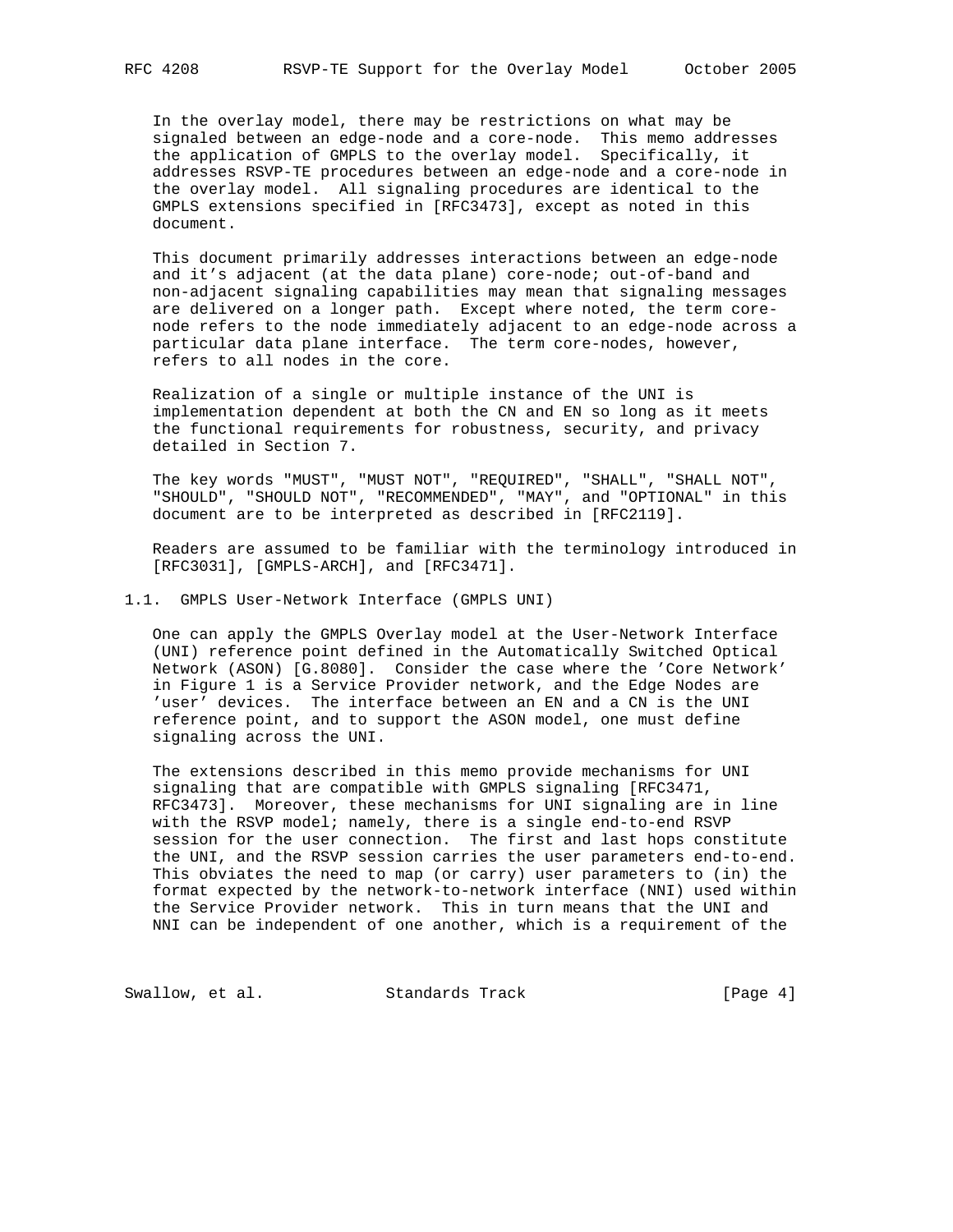ASON architecture. However, in the case that the UNI and NNI are both GMPLS RSVP-based, the methodology specified in this memo allows for a single RSVP session to instantiate both UNI and NNI signaling, if so desired, and if allowed by Service Provider policy.

#### 2. Addressing

 Addresses for edge-nodes in the overlay model are drawn from the same address space as the edge-nodes use to address their adjacent core nodes. This may be the same address space as used by the core-nodes to communicate among themselves, or it may be a VPN space supported by the core-nodes as an overlay.

 To be more specific, an edge-node and its attached core-node must share the same address space that is used by GMPLS to signal between the edge-nodes across the core network. A set of <edge-node, core node> tuples share the same address space if the edge-nodes in the set could establish LSPs (through the core-nodes) among themselves without address mapping or translation (note that edge-nodes in the set may be a subset of all the edge-nodes). The address space used by the core-nodes to communicate among themselves may, but need not, be shared with the address space used by any of the <edge-node, core-node> tuples. This does not imply a mandatory 1:1 mapping between a set of LSPs and a given addressing space.

 When multiple overlay networks are supported by a single core network, one or more address spaces may be used according to privacy requirements. This may be achieved without varying the core-node addresses since it is the <edge-node, core-node> tuple that constitutes address space membership.

 An edge-node is identified by either a single IP address representing its Node-ID, or by one or more numbered TE links that connect the edge-node to the core-nodes. Core-nodes are assumed to be ignorant of any other addresses associated with an edge-node (i.e., addresses that are not used in signaling connections through the GMPLS core).

 An edge-node need only know its own address, an address of the adjacent core-node, and know (or be able to resolve) the address of any other edge-node to which it wishes to connect, as well as (of course) the addresses used in the overlay network island of which it is a part.

 A core-node need only know (and track) the addresses on interfaces between that core-node and its attached edge-nodes, as well as the Node IDs of those edge-nodes. In addition, a core-node needs to know the interface addresses and Node IDs of other edge-nodes to which an attached edge-node is permitted to connect.

Swallow, et al. Standards Track [Page 5]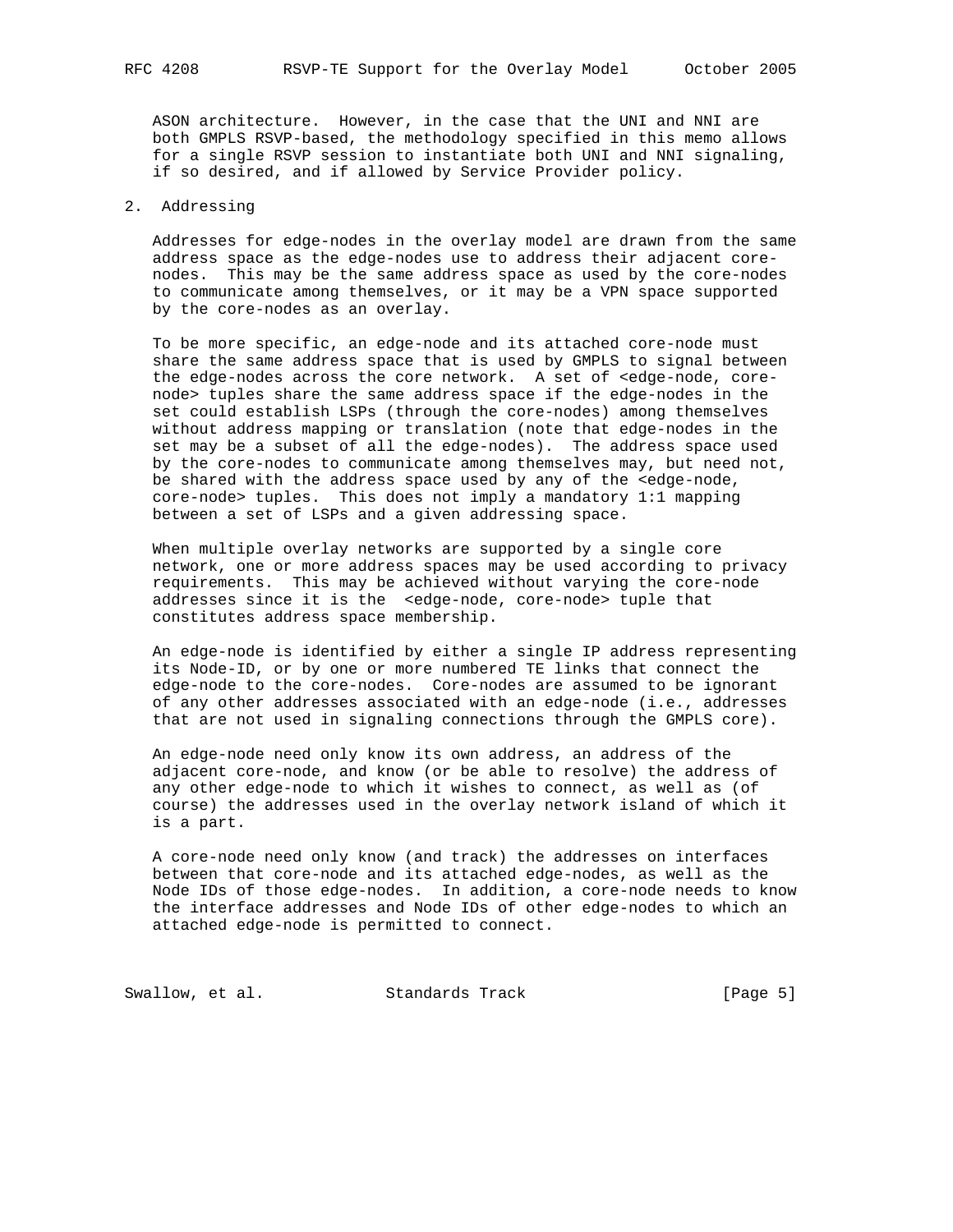When forming a SENDER\_TEMPLATE, the ingress edge-node includes either its Node-ID or the address of one of its numbered TE links. In the latter case the connection will only be made over this interface.

 When forming a SESSION\_OBJECT, the ingress edge-node includes either the Node-ID of the egress edge-device or the address of one of the egress' numbered TE links. In the latter case the connection will only be made over this interface. The Extended\_Tunnel\_ID of the SESSION Object is set to either zero or to an address of the ingress edge-device.

 Links may be either numbered or unnumbered. Further, links may be bundled or unbundled. See [GMPLS-ARCH], [RFC3471], [BUNDLE], and [RFC3477].

3. ERO Processing

 An edge-node MAY include an ERO. A core-node MAY reject a Path message that contains an ERO. Such behavior is controlled by (hopefully consistent) configuration. If a core-node rejects a Path message due to the presence of an ERO, it SHOULD return a PathErr message with an error code of "Unknown object class" toward the sender as described in [RFC3209]. This causes the path setup to fail.

 Further, a core-node MAY accept EROs that only include the ingress edge-node, the ingress core-node, the egress core-node, and the egress edge-node. This is to support explicit label control on the edge-node interface; see below. If a core-node rejects a Path message due to the presence of an ERO that is not of the permitted format, it SHOULD return a PathErr message with an error code of Bad Explicit Route Object as defined in [RFC3209].

### 3.1. Path Message without ERO

 When a core-node receives a Path message from an edge-node that contains no ERO, it MUST calculate a route to the destination and include that route in an ERO, before forwarding the PATH message. One exception would be if the egress edge-node were also adjacent to this core-node. If no route can be found, the core-node SHOULD return a PathErr message with an error code and value of 24,5 - "No route available toward destination".

3.2. Path Message with ERO

 When a core-node receives a Path message from an edge-node that contains an ERO, it SHOULD verify the route against its topology database before forwarding the PATH message. If the route is not

Swallow, et al. Standards Track [Page 6]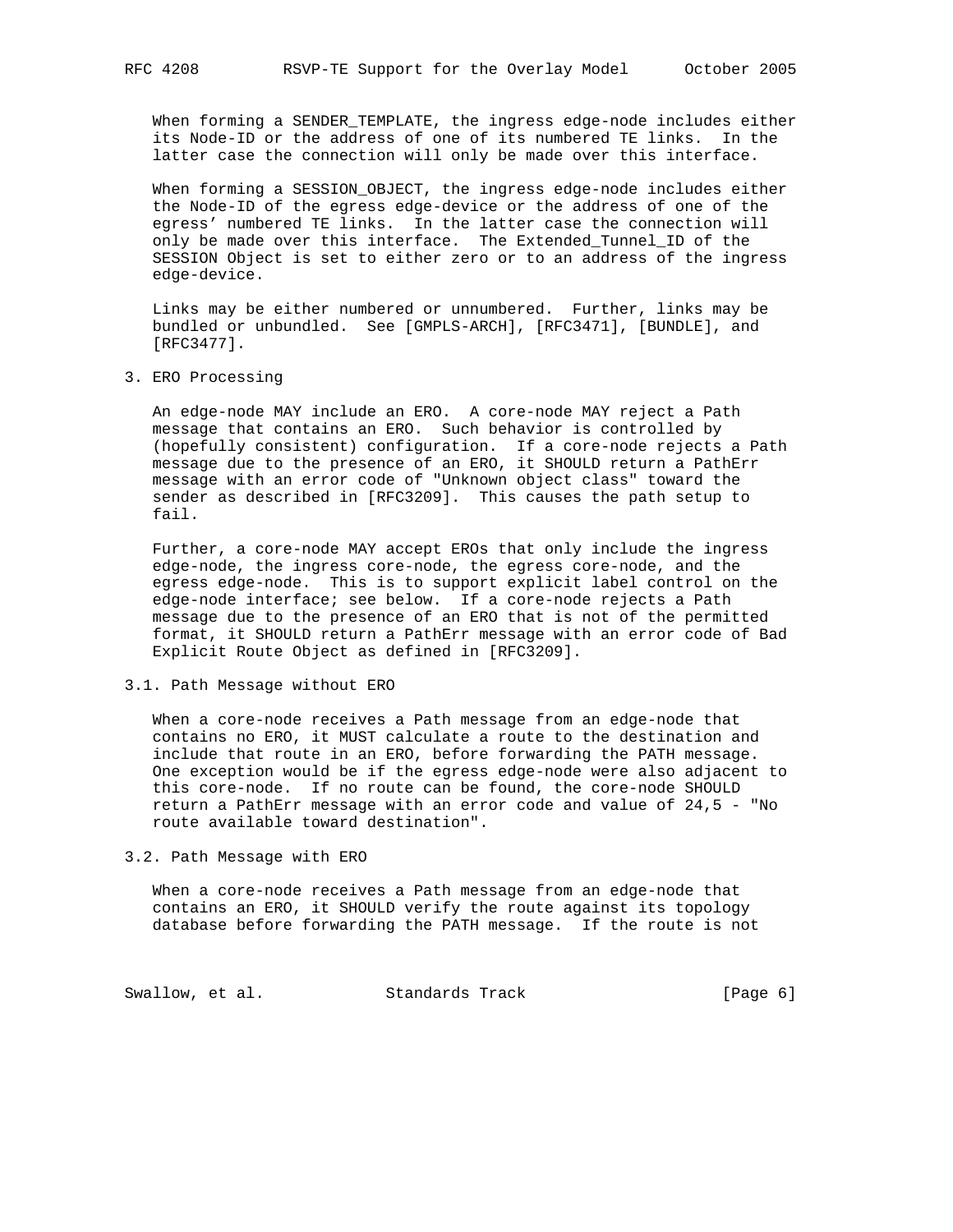viable (according to topology, currently available resources, or local policy), then a PathErr message with an error code and value of 24,5 - "No route available toward destination" should be returned.

3.3. Explicit Label Control

 In order to support explicit label control and full identification of the egress link, an ingress edge-node may include this information in the ERO that it passes to its neighboring core-node. In the case that no other ERO is supplied, this explicit control information is provided as the only hop of the ERO and is encoded by setting the first subobject of the ERO to the node-ID of the egress core-node with the L-bit set; following this subobject are all other subobjects necessary to identify the link and labels as they would normally appear.

 The same rules apply to the presence of the explicit control subobjects as the last hop in the ERO, if a fuller ERO is supplied by the ingress edge-node to its neighbor core-node; but in this case the L-bit MAY be clear.

This process is described in [RFC3473] and [EXPLICIT].

4. RRO Processing

 An edge-node MAY include an RRO. A core-node MAY remove the RRO from the Path message before forwarding it. Further, the core-node may remove the RRO from a Resv message before forwarding it to the edge node. Such behavior is controlled by (hopefully consistent) configuration.

 Further, a core-node MAY edit the RRO in a Resv message such that it includes only the subobjects from the egress core-node through the egress edge-node. This is to allow the ingress node to be aware of the selected link and labels on at the far end of the connection.

5. Notification

 An edge-node MAY include a NOTIFY\_REQUEST object in both the Path and Resv messages it generates. Core-nodes may send Notify messages to edge-nodes that have included the NOTIFY\_REQUEST object.

 A core-node MAY remove a NOTIFY\_REQUEST object from a Path or Resv message received from an edge-node before forwarding it.

 If no NOTIFY\_REQUEST object is present in the Path or Resv received from an edge-node, the core-node adjacent to the edge-node may include a NOTIFY\_REQUEST object and set its value to its own address.

Swallow, et al. Standards Track [Page 7]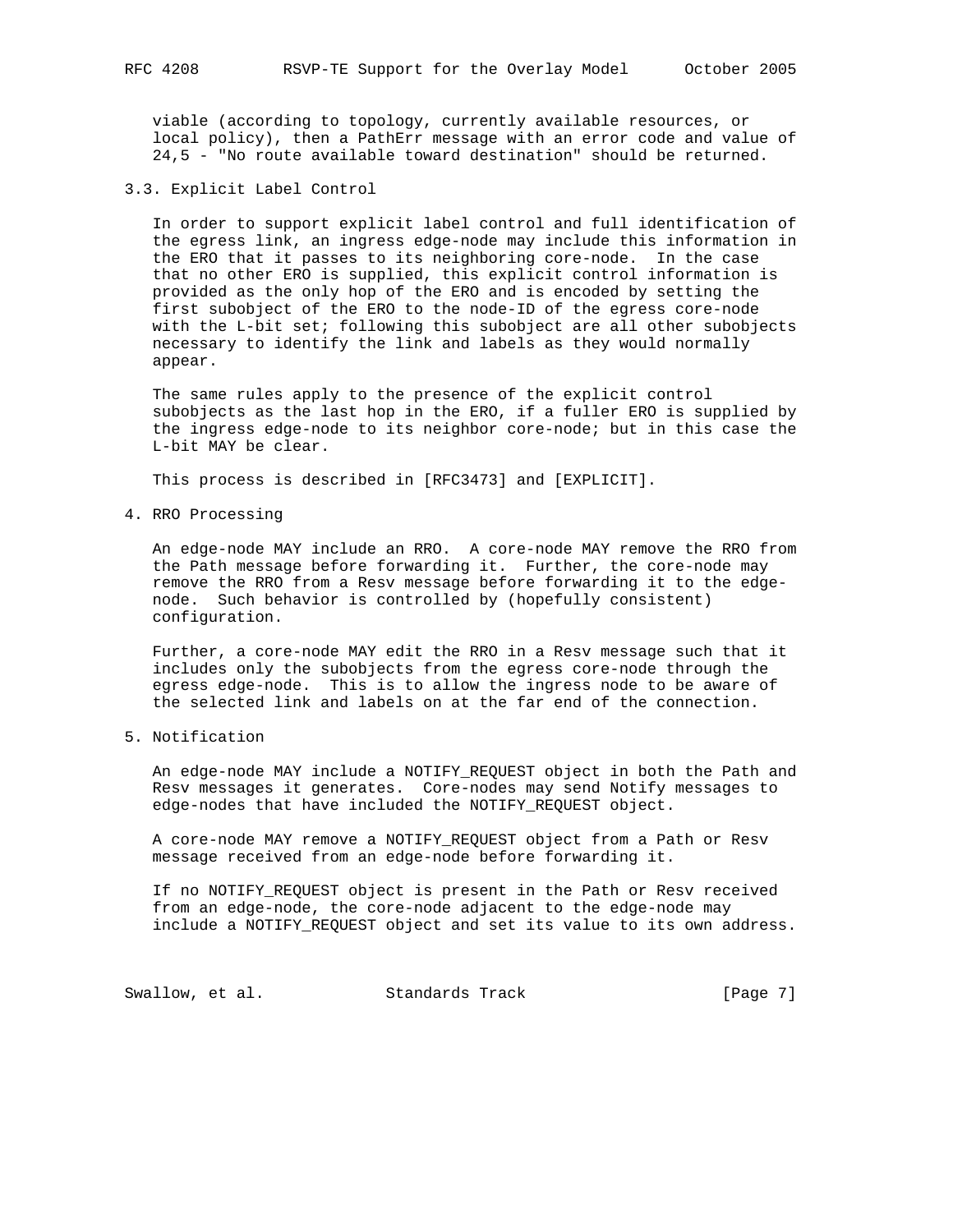In either of the above cases, the core-node SHOULD NOT send Notify messages to the edge-node.

 When a core-node receives a NOTIFY\_REQUEST object from an edge-node, it MAY update the Notify Node Address with its own address before forwarding it. In this case, when Notify messages are received, they MAY be selectively (based on local policy) forwarded to the edge node.

- 6. Connection Deletion
- 6.1. Alarm-Free Connection Deletion

 RSVP-TE currently deletes connections using either a single pass PathTear message, or a ResvTear and PathTear message combination. Upon receipt of the PathTear message, a node deletes the connection state and forwards the message. In optical networks, however, it is possible that the deletion of a connection (e.g., removal of the cross-connect) in a node may cause the connection to be perceived as failed in downstream nodes (e.g., loss of frame, loss of light, etc.). This may in turn lead to management alarms and perhaps the triggering of restoration/protection for the connection.

 To address this issue, the graceful connection deletion procedure SHOULD be followed. Under this procedure, an ADMIN\_STATUS object MUST be sent in a Path or Resv message along the connection's path to inform all nodes en route to the intended deletion, prior to the actual deletion of the connection. The procedure is described in [RFC3473].

 If an ingress core-node receives a PathTear without having first seen an ADMIN\_STATUS object informing it that the connection is about to be deleted, it MAY pause the PathTear and first send a Path message with an ADMIN\_STATUS object to inform all downstream LSRs that the connection is about to be deleted. When the Resv is received echoing the ADMIN\_STATUS or using a timer as described in [RFC3473], the ingress core-node MUST forward the PathTear.

6.2. Connection Deletion with PathErr

 [RFC3473] introduces the Path\_State\_Removed flag to a PathErr message to indicate that the sender has removed all state associated with the LSP and does not need to see a PathTear. A core-node next to an edge-node MAY map between teardown using ResvTear/PathTear and PathErr with Path\_state\_Removed.

Swallow, et al. Standards Track [Page 8]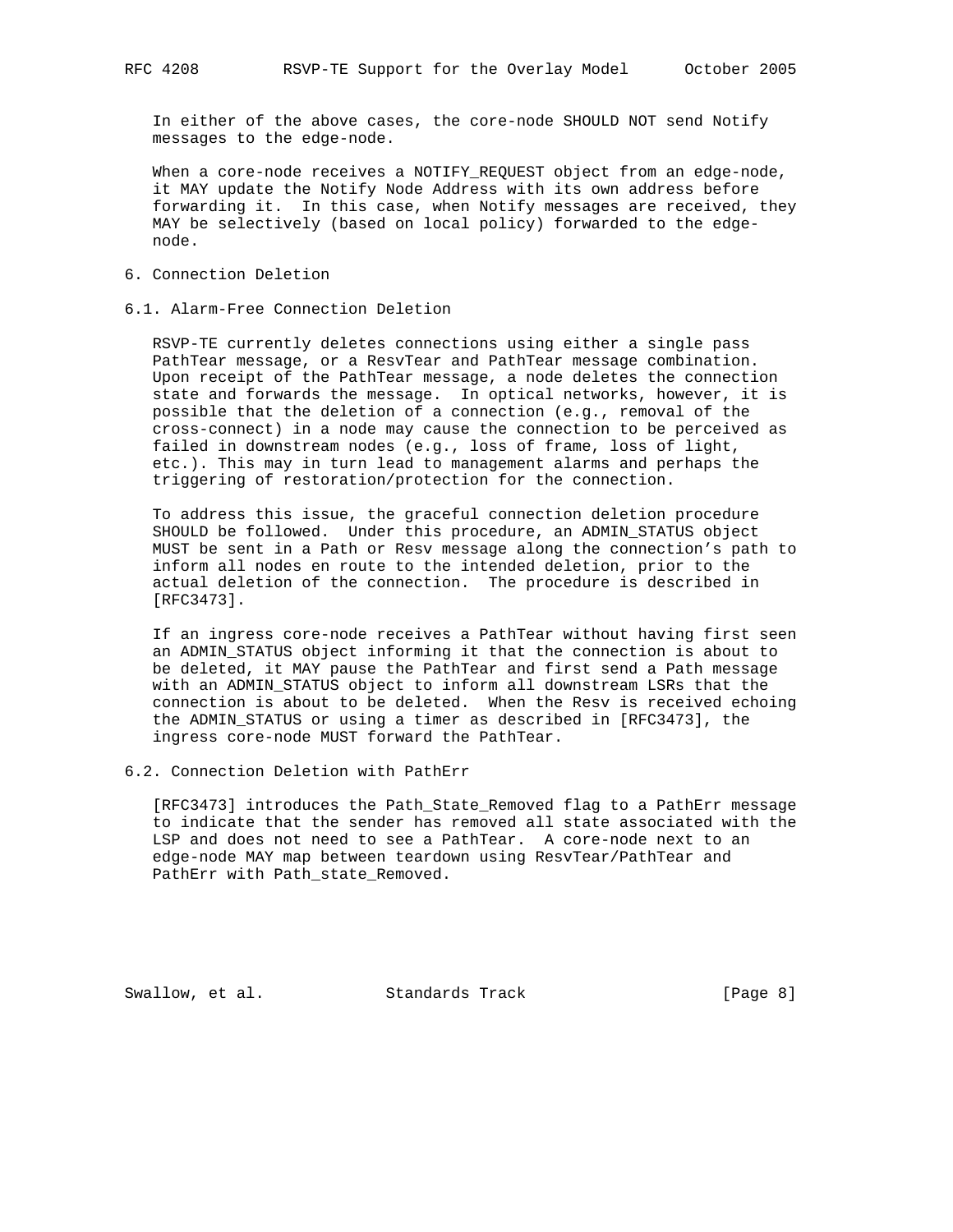A core-node next to an edge-node receiving a ResvTear from its downstream neighbor MAY respond with a PathTear and send a PathErr with Path\_State\_Removed further upstream.

 Note, however, that a core-node next to an edge-node receiving a PathErr with Path\_State\_Removed from its downstream neighbor MUST NOT retain Path state and send a ResvTear further upstream because that would imply that Path state further downstream had also been retained.

## 7. VPN Connections

 As stated in the addressing section above, the extensions in this document are designed to be compatible with the support of VPNs. Since the core network may be some technology other than GMPLS, no mandatory means of mapping core connections to access connections is specified. However, when GMPLS is used for the core network, it is RECOMMENDED that the following procedure based on [MPLS-HIER] is followed.

 The VPN connection is modeled as being three hops. One for each access link and one hop across the core network.

 The VPN connection is established using a two-step procedure. When a Path message is received at a core-node on an interface that is part of a VPN, the Path message is held until a core connection is established.

 The connection across the core is setup as a separate signaling exchange between the core-nodes, using the address space of the core nodes. While this exchange is in progress, the original Path message is held at the ingress core-node. Once the exchange for the core connection is complete, this connection is used in the VPN connection as if it were a single link. This is signaled by including an IF\_ID RSVP\_HOP object (defined in [RFC3473]) using the procedures defined in [MPLS-HIER].

 The original Path message is then forwarded within the VPN addressing realm to the core-node attached to the destination edge-node. Many ways of accomplishing this are available, including IP and GRE tunnels and BGP/MPLS VPNs. Specifying a particular means is beyond the scope of this document.

Swallow, et al. Standards Track [Page 9]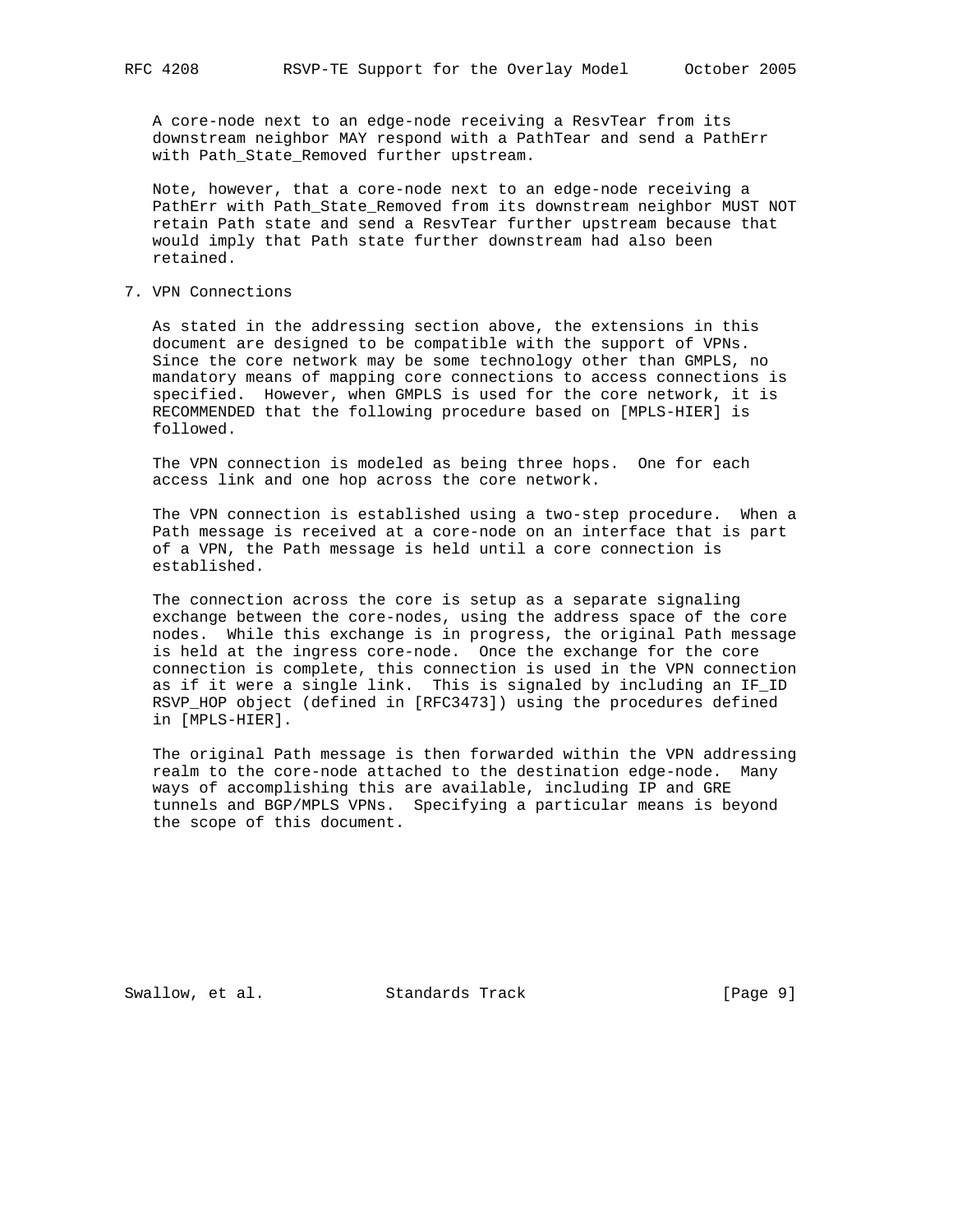8. Security Considerations

 The trust model between the core and edge-nodes is different than the one described in [RFC3473], as the core is permitted to hide its topology from the edge-nodes, and the core is permitted to restrict the actions of edge-nodes by filtering out specific RSVP objects.

9. Acknowledgments

 The authors would like to thank Kireeti Kompella, Jonathan Lang, Dimitri Papadimitriou, Dimitrios Pendarakis, Bala Rajagopalan, and Adrian Farrel for their comments and input. Thanks for thorough final reviews from Loa Andersson and Dimitri Papadimitriou.

 Adrian Farrel edited the last two revisions of this document to incorporate comments from Working Group last call and from AD review.

- 10. References
- 10.1. Normative References
	- [RFC2119] Bradner, S., "Key words for use in RFCs to Indicate Requirement Levels", BCP 14, RFC 2119, March 1997.
	- [RFC3471] Berger, L., "Generalized Multi-Protocol Label Switching (GMPLS) Signaling Functional Description", RFC 3471, January 2003.
	- [RFC3473] Berger, L., "Generalized Multi-Protocol Label Switching (GMPLS) Signaling Resource ReserVation Protocol-Traffic Engineering (RSVP-TE) Extensions", RFC 3473, January 2003.
	- [RFC3209] Awduche, D., Berger, L., Gan, D., Li, T., Srinivasan, V., and G. Swallow, "RSVP-TE: Extensions to RSVP for LSP Tunnels", RFC 3209, December 2001.
- 10.2. Informational References
	- [RFC3031] Rosen, E., Viswanathan, A., and R. Callon, "Multiprotocol Label Switching Architecture", RFC 3031, January 2001.
	- [RFC3477] Kompella, K. and Y. Rekhter, "Signalling Unnumbered Links in Resource ReSerVation Protocol - Traffic Engineering (RSVP-TE)", RFC 3477, January 2003.

Swallow, et al. Standards Track [Page 10]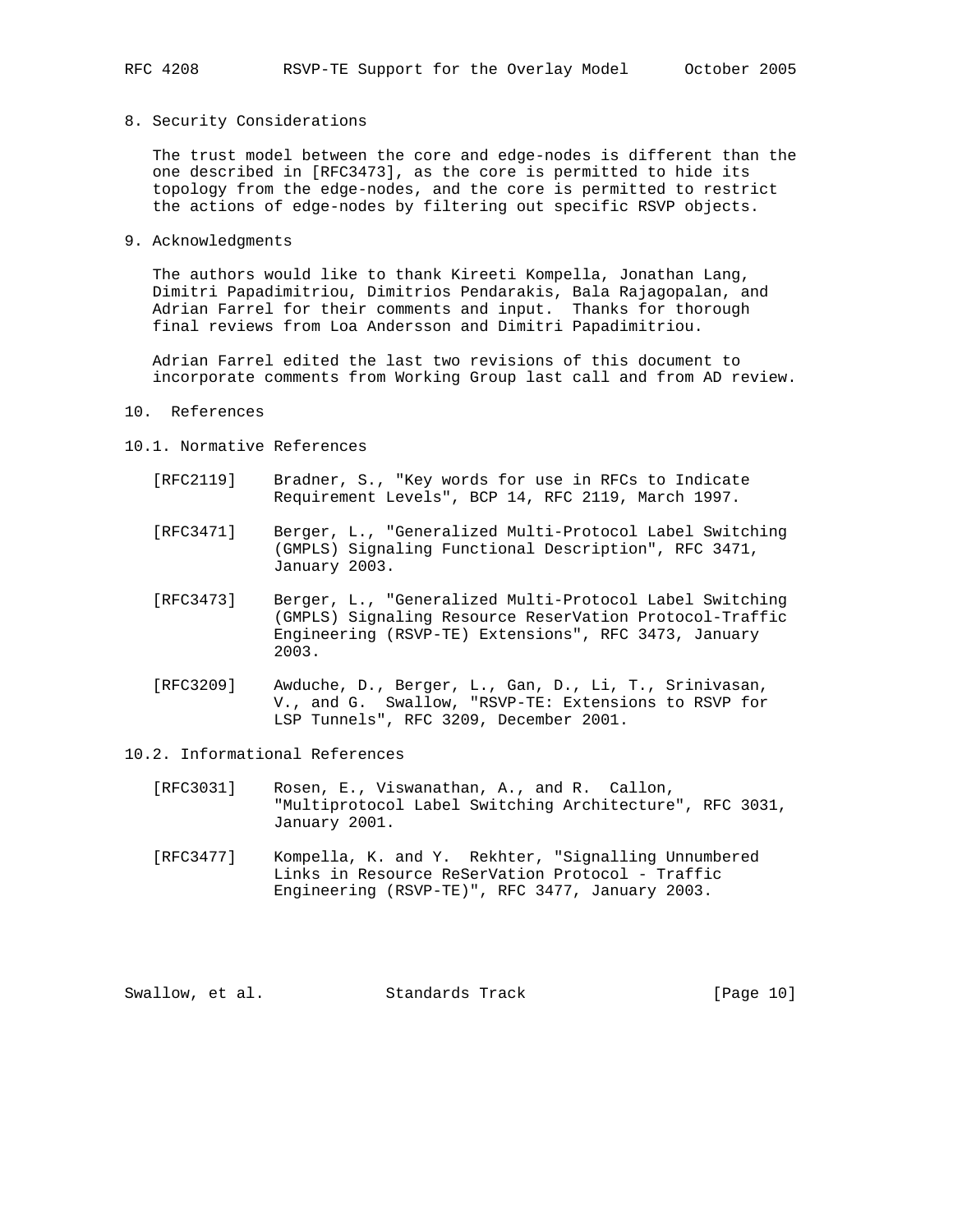- [BUNDLE] Kompella, K., Rekhter, Y., and Berger, L., "Link Bundling in MPLS Traffic Engineering (TE)", RFC 4201, October 2005.
- [EXPLICIT] Berger, L., "GMPLS Signaling Procedure for Egress Control", RFC 4003, February 2005.
- [GMPLS-ARCH] Mannie, E., "Generalized Multi-Protocol Label Switching (GMPLS) Architecture", RFC 3945, October 2004.
- [MPLS-HIER] Kompella, K. and Y. Rekhter, "Label Switched Paths (LSP) Hierarchy with Generalized Multi-Protocol Label Switching (GMPLS) Traffic Engineering (TE)", RFC 4206, October 2005.
- [G.8080] ITU-T Rec. G.8080/Y.1304, "Architecture for the Automatically Switched Optical Network (ASON)," November 2001 (and Revision, January 2003). For information on the availability of this document, please see http://www.itu.int.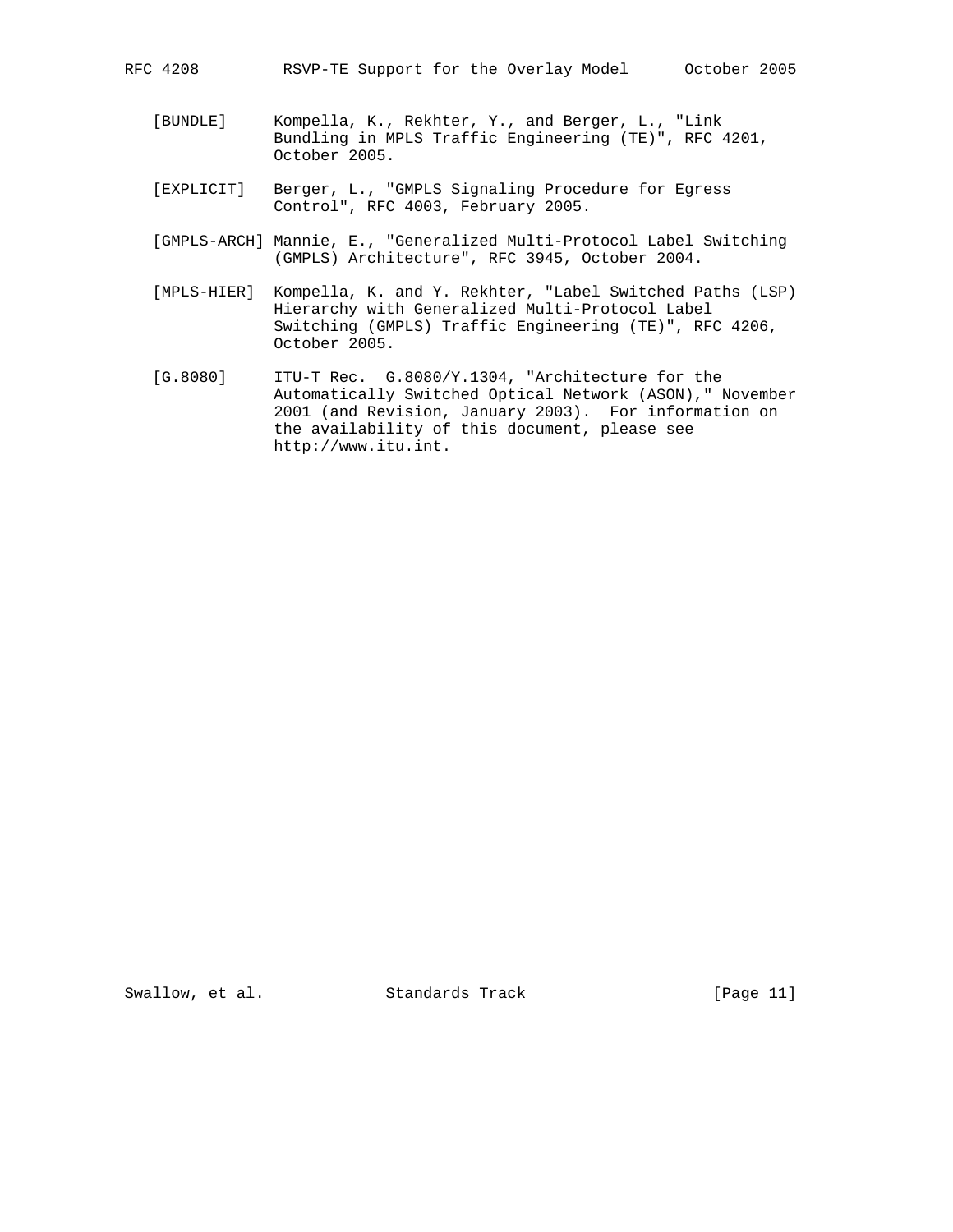Authors' Addresses

 George Swallow Cisco Systems, Inc. 1414 Massachusetts Ave, Boxborough, MA 01719

 Phone: +1 978 936 1398 EMail: swallow@cisco.com

 John Drake Boeing Satellite Systems 2300 East Imperial Highway El Segundo, CA 90245

 Phone: +1 412 370-3108 EMail: John.E.Drake2@boeing.com

 Hirokazu Ishimatsu G1M Co., Ltd. Nishinippori Start up Office 214, 5-37-5 Nishinippori, Arakawaku, Tokyo 116-0013, Japan

 Phone: +81 3 3891 8320 EMail: hirokazu.ishimatsu@g1m.jp

 Yakov Rekhter Juniper Networks, Inc.

EMail: yakov@juniper.net

Swallow, et al. Standards Track [Page 12]